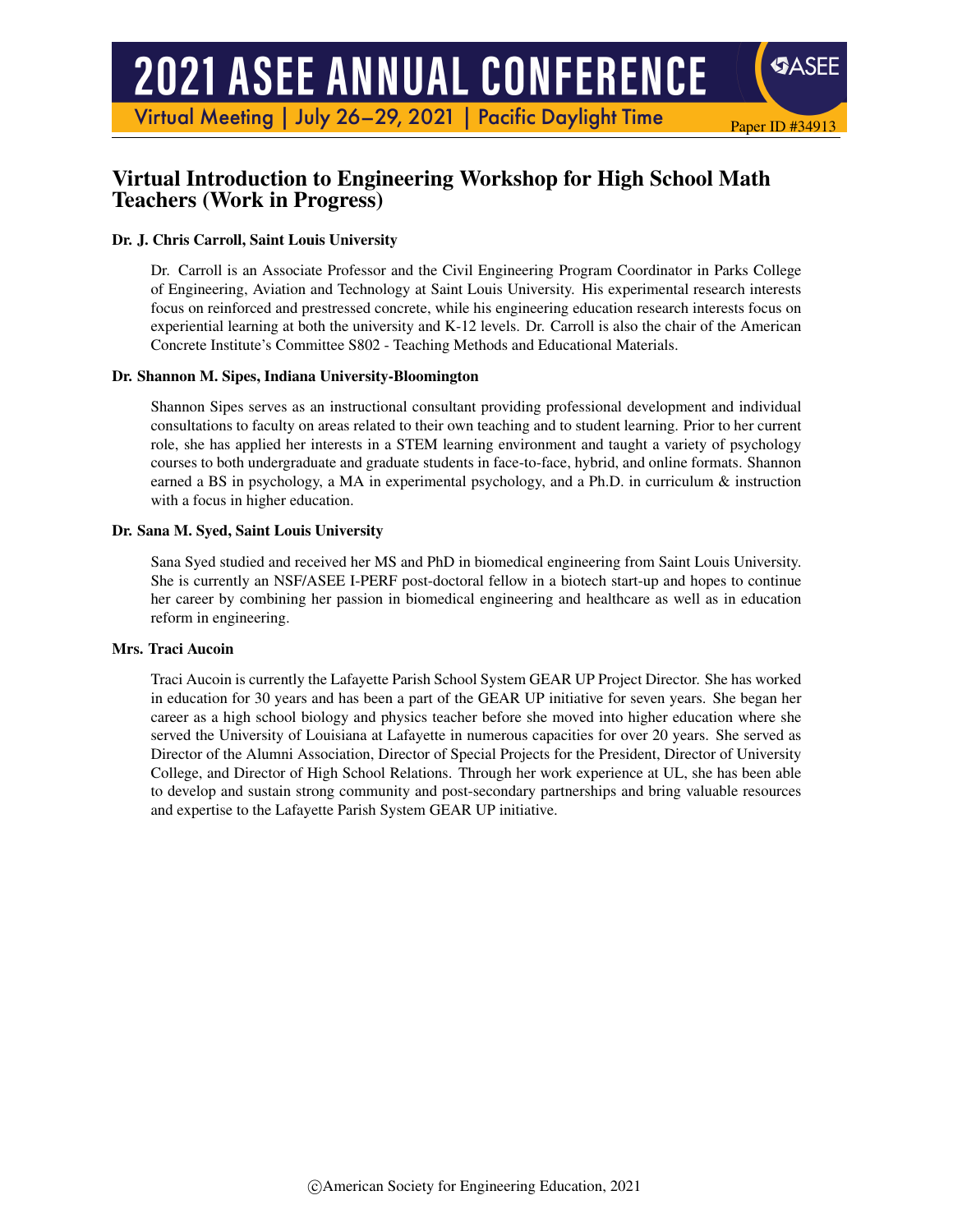# **Virtual Introduction to Engineering Workshop for High School Math Teachers**

# **Introduction**

Professional development for K-12 math teachers is a challenging task requiring a careful balance of content and activity to effectively present that content and keep participants engaged. The method of delivery was particularly challenging in 2020 due to the unprecedented COVID-19 pandemic, and many were forced to convert materials from in-person into virtual formats. While there will not likely be anything to replace the benefits of in-person workshops, the onthe-fly conversion to virtual formats has provided some valuable lessons about content delivery for teacher professional development workshops and engineering outreach programs. This paper presents an overview of a virtual introduction to engineering workshop for high school math teachers, along with a concise quantitative analysis of a TESS survey and a qualitative assessment of a focus group conducted at the end of the workshop. The purpose of the study was to simply determine if a virtual workshop could improve teachers' self-efficacy like other inperson workshops have in the past.

#### **Background**

The Department of Education's Gaining Early Awareness and Readiness for Undergraduates Programs (GEAR UP) program focuses on improving college readiness among students from low socioeconomic backgrounds [1]. The activities vary considerably across awardees ranging from after school programs for students to professional development programs for teachers and vary in subject matter from writing to math and even general information about post-secondary opportunities and careers. In recent years, STEM programs have landed on the top of many awardees' priority lists. Teacher-focused engineering outreach programs generally consist of professional development opportunities to improve teachers' engineering awareness and ability to teach engineering related content [2, 3]. The ultimate goal is to increase student interest and engineering awareness by integrating content within math and science classes [3-5]. However, most approaches focus more on incorporating engineering principles rather than teaching math and science in the context of engineering [2, 6-9]. Carroll et al. [5] presented their lessons learned from a long-term project focused on afterschool STEM activities in conjunction with a GEAR UP partnership grant. They also noted how those lessons learned influenced their approach for a project with a second grant bringing attention to professional development for math teachers to efficiently bring engineering into the classroom. This second project focused on experiential learning module development coupled with professional development opportunities for math teachers. The initial success of the second project also sparked a second partnership with a different GEAR UP grant, resulting in a three-day on-site professional development workshop in the summer of 2019 at Oregon State University for 22 middle and high school math teachers [10]. A similar project funded through Boeing was completed in the spring of 2020 in St. Louis just prior to the COVID-19 shutdowns with 20 additional math teachers. The second Lafayette Parish GEAR UP grant was in year six of seven at the time of the shutdowns and the only option for continuing professional development opportunities for teachers was to use a virtual format.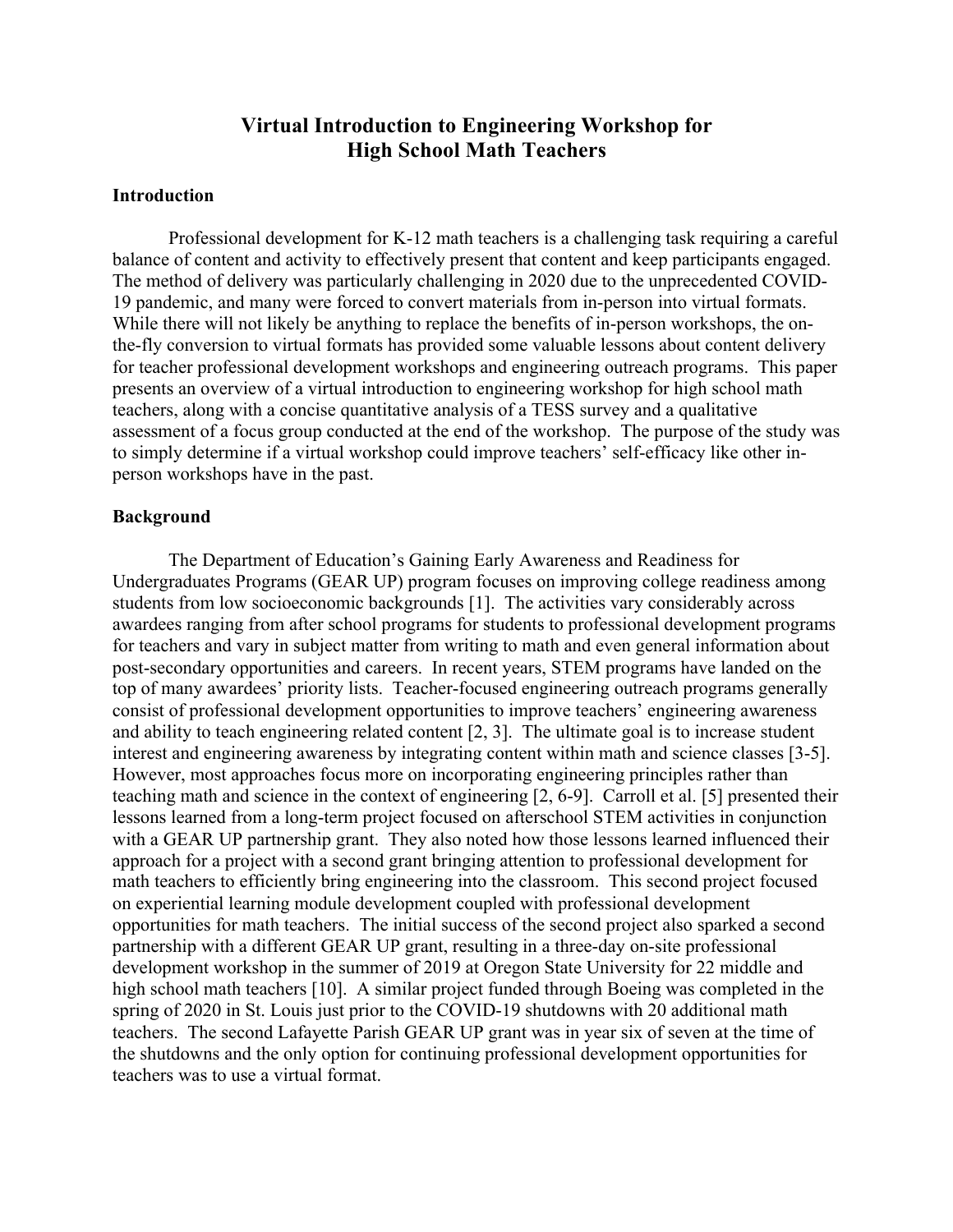# **Workshop Format**

The virtual workshop took place from June 30, 2020 through July 2, 2020 consisting of both synchronous and asynchronous content. The synchronous portion of the workshop ran from 11:00 am to 1:00 pm each of the three days via Zoom and the asynchronous tasks primarily took place during the evening of Day 1 and Day 2. All electronic materials were made available through Thinkific.com and each participant received all of the necessary physical materials prior to the workshop. Table 1 shows a detailed schedule for the virtual workshop.

| Time               | 6/30                           | 7/1                       | 7/2                          |  |
|--------------------|--------------------------------|---------------------------|------------------------------|--|
|                    | Tuesday                        | Wednesday                 | Thursday                     |  |
|                    |                                |                           |                              |  |
| $11:00$ am         | Introductions                  | Gravitational             |                              |  |
| $11:30$ am         | Introduction to<br>Engineering | Acceleration<br>Module    | Participant<br>Presentations |  |
|                    |                                | <b>Cubic Functions</b>    |                              |  |
| $12:00 \text{ pm}$ |                                | and Volumes               | <b>TESS Post-survey</b>      |  |
|                    | K'Nex Tower                    | Module                    |                              |  |
| $12:30 \text{ pm}$ | Module                         | Create your<br>own module | <b>Focused Discussion</b>    |  |
|                    |                                |                           |                              |  |
| Evening            | Record your own tennis         | Create your               |                              |  |
|                    | ball drop video                | own module                |                              |  |

#### Table 1—Workshop Schedule

The virtual workshop began with an *Introduction to Engineering* presentation following brief self-introductions by all the participants. The presentation included three primary parts. The first part of the presentation focused on "understanding your students" including a discussion of how students learn and the typical learning styles preferences of engineering students. The second part defined "engineering" and "technology," discussed the differences between the two, and provided brief overviews of aerospace, biomedical, chemical, civil, electrical, mechanical, nuclear, and petroleum engineering. The third part focused on the importance of math in engineering by presenting a typical biomedical engineering curriculum and illustrating the importance of completing Calculus I during the first semester of college and how being prepared to do so traces back to students' middle and high school preparation.

The first synchronous activity was the *K'Nex Tower Module* [10], which requires students to physically construct an observation tower with a minimum height of 18 in. with only four contact points using a predetermined amount of K'Nex. The objective was to minimize the perimeter of the base to reduce the environmental impact on the surrounding area, while also maximizing the perimeter of the viewing platform to increase the space for tourists to view the surrounding area. Each of the participants was given 30 minutes to build their towers and were encouraged to complete the module as if they were a student. Prior to load testing the towers, students would be asked to calculate the perimeter of the base and viewing platform along with the surface area of the sides. Those calculations were not completed by the participants due to time constraints, but each tower was load tested using various materials available to the participants.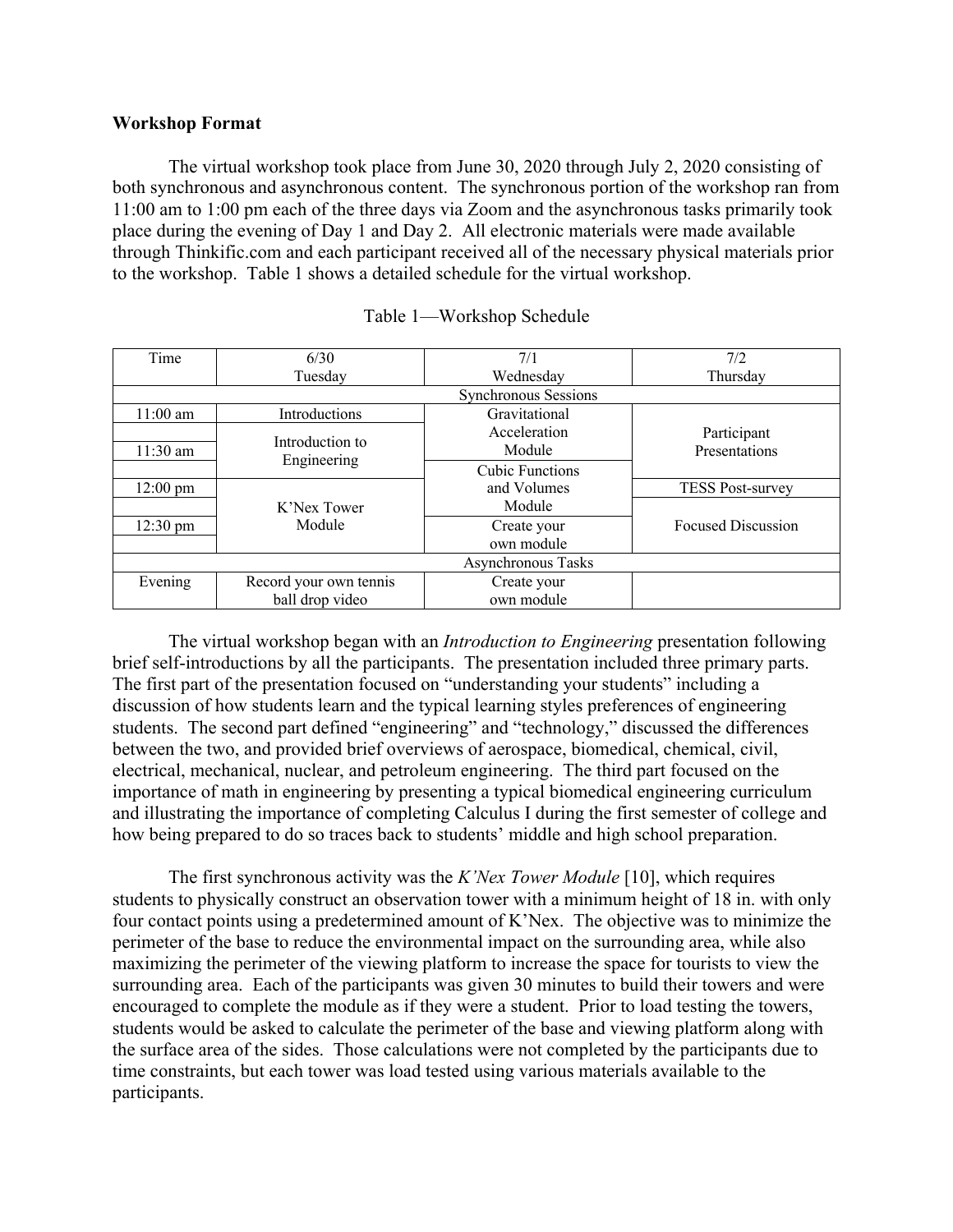The second synchronous activity was the *Gravitational Acceleration Module* [10], which requires students to experimentally and approximately determine the gravitational acceleration constant. Prior to the start of Day 2, participants were asked to create a slow-motion video with their smart phones of a tennis ball falling from a height of 8 ft with 1 ft increments on the wall. Each participant was provided with a tripod, remote trigger, tennis ball, and masking tape to create the video. During the workshop participants worked in two groups of three via breakout rooms to plot the position versus time of each group member in a premade Google sheet.

The third synchronous activity was the *Cubic Functions and Volumes Module* [10], which requires students to physically create a series of five-sided boxes by cutting out four squares (x by x) from the corners of eight pieces of 8 by 10 card stock using values of  $x = 0.5$ , 1.0, 1.5, 2.0, 2.5, 3.0, 3.5, and 4.0, and then folding the sides up to make boxes. Participants constructed all of the boxes, calculated the volumes of each box, and then plotted the volume of each box with respect to the x-value used to cut out the corners. The objective is to experimentally determine the x-value that would maximize the volume of the box.

Lastly, participants were given 30 minutes at the end of Day 2 to start on their *Create Your Own Module* activity. Participants received a template and instructions to 1) connect to an existing standard used in the course of their choice, 2) highlight a STEM career and include an introduction to that career, 3) highlight the completion of a degree (e.g. associates, bachelors, masters, etc.), 4) be reasonable for one class period, and 5) include related photos, figures, tables, etc. Participants completed a working draft of their module asynchronously during the evening of Day 2 and then presented their modules at the beginning of Day 3 for feedback from their peers.

### **Methodology**

A total of six teachers participated in the virtual workshop. Each participant was asked to complete the Teaching Engineering Self-Efficacy Scale (TESS) survey [3] before the workshop began and after the participant presentations on Day 3. The TESS survey is a tool that was developed to measure teacher preparedness in regard to engineering related content, with a total of 23 questions divided into five categories (Engineering Content Knowledge, Instruction, Engagement, Discipline, and Outcome), where responses were on a 6-point Likert-type scale, ranging from Strongly Disagree to Strongly Agree. Participant scores were given a quantitative value from 1-6 based on their respective answers, and descriptive statistics were calculated for each of the categories. The six participants were also asked to participate in a focused discussion to conclude the workshop. All six participants completed the pre- and post-workshop TESS surveys, and five of the six participants were included in the focused discussion. The sixth participant was unable to attend Day 3 but did answer the questions used for the focused discussion electronically. The focused discussion included eight questions as listed below:

- 1. Can you tell me about the Professional Development climate within your school system for math teachers?
- 2. What motivated you to participate in this Professional Development program?
- 3. What challenges do you anticipate by incorporating these activities in your classroom?
- 4. What benefits do you anticipate by incorporating these activities in your classroom?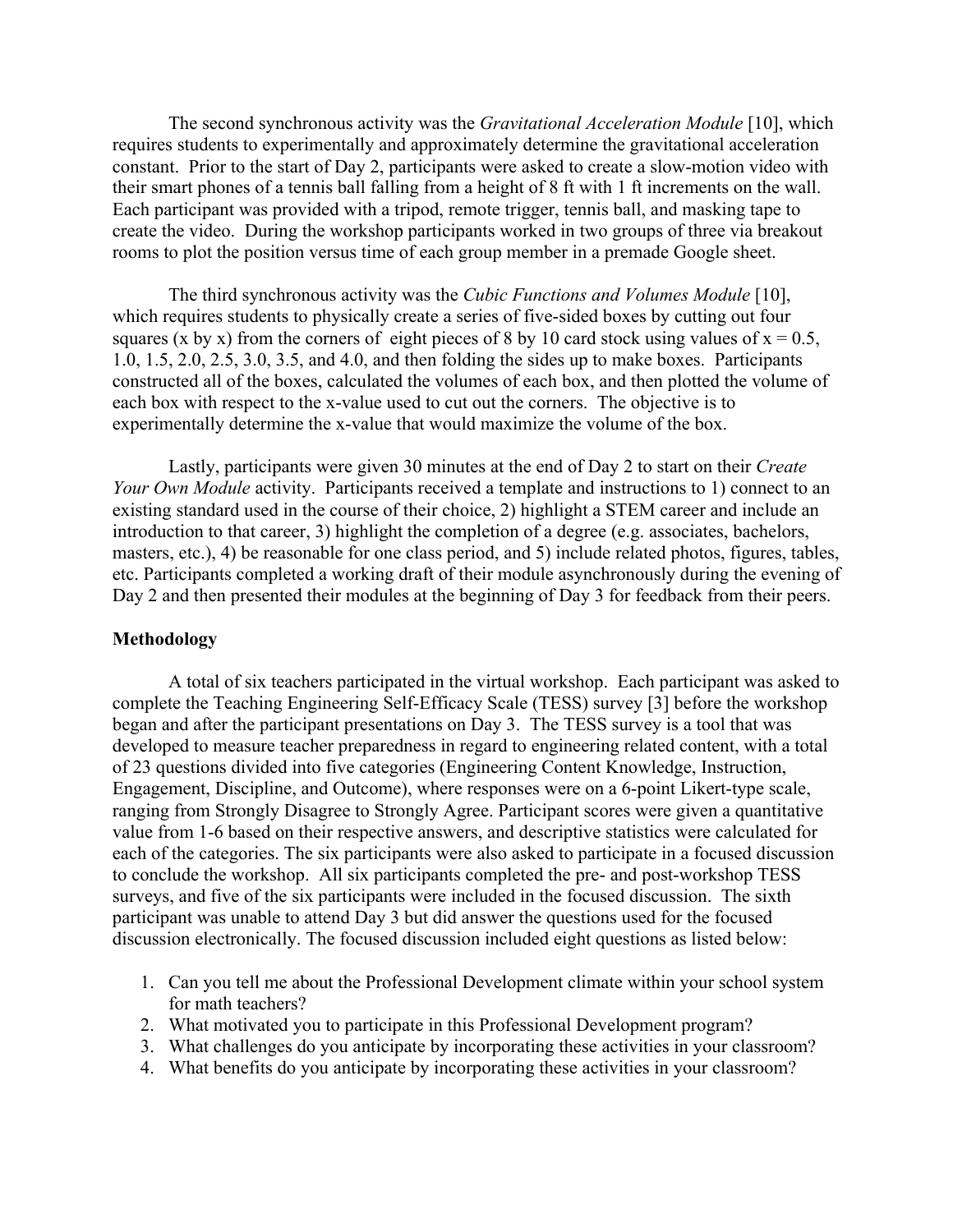- 5. How did your comfort level with engineering change as a result of participating in the program?
- 6. Would you be interested in participating in continued virtual professional development throughout the academic year? (Yes or No)
	- a. What particular areas, topics, and/or teaching methods would you be interested in learning more about?
- 7. Would you recommend this GEAR UP Professional Development program to other educators? Why or why not?
- 8. Is there anything else that we didn't discuss that you'd like to share?

# **Results**

*TESS Survey*

The data from the pre- and post- TESS surveys were coded, and each response was given a quantitative value, which was used for data analysis. Table 2 provides a summary of the data broken down by factor. *Engineering content knowledge* refers to the teachers' personal beliefs on their own knowledge of engineering and their ability to incorporate that knowledge within their teaching curricula and includes eight questions. *Instruction* refers to the instructors' personal belief in their ability to teach engineering in order to facilitate learning and includes one question. *Engagement* refers to the teachers' belief in their ability to engage their students while teaching engineering and includes 4 questions. *Disciplinary* refers to the instructors' personal belief in their confidence to handle student behaviors during engineering activities and includes five questions. *Outcome expectancy* is teachers' personal beliefs that their ability to teach engineering is impacting the learning outcome of their students and includes five questions [3]. The raw data showed substantial ranges between minimum and maximum scores for the pre- and post-surveys, which resulted in large standard deviations for each factor. While each factor shows an increased average score between pre- and post-surveys, the small sample size coupled with the large standard deviations resulted in no statistically significant differences between means of the pre- and post-surveys for any factor based on a paired t-test.

|                                    | Pre-survey $(n = 6)$ |          | Post-survey $(n = 6)$ |          |         |
|------------------------------------|----------------------|----------|-----------------------|----------|---------|
| Factor (max score)                 | Mean                 | St. Dev. | Mean                  | St. Dev. | p-value |
| Engineering Content Knowledge (48) | 25.83                | 8.13     | 33.47                 | 7.45     | 0.11    |
| Instructional (6)                  | 3.65                 | 1.66     | 5.05                  | 1.28     | 0.41    |
| Engagement (24)                    | 16.70                | 6.18     | 20.70                 | 5.25     | 0.80    |
| Disciplinary $(30)$                | 22.35                | 7.88     | 24.65                 | 6.98     | 0.75    |
| Outcome Expectancy (30)            | 21.15                | 6.69     | 24.60                 | 6.12     | 0.57    |

Table 2 – Descriptive Statistics of TESS Pre & Post Surveys

# *Focus Group*

Teachers indicated that during typical professional development opportunities the facilitator "*throw[s] a lot of stuff at you and hope that you understand what's happening."* This can be overwhelming and may result in teachers choosing only one aspect to implement or a small tweak to their lesson plan. Overall, the teachers indicated only 25-50% of their past professional development experience has been incorporated into their lessons.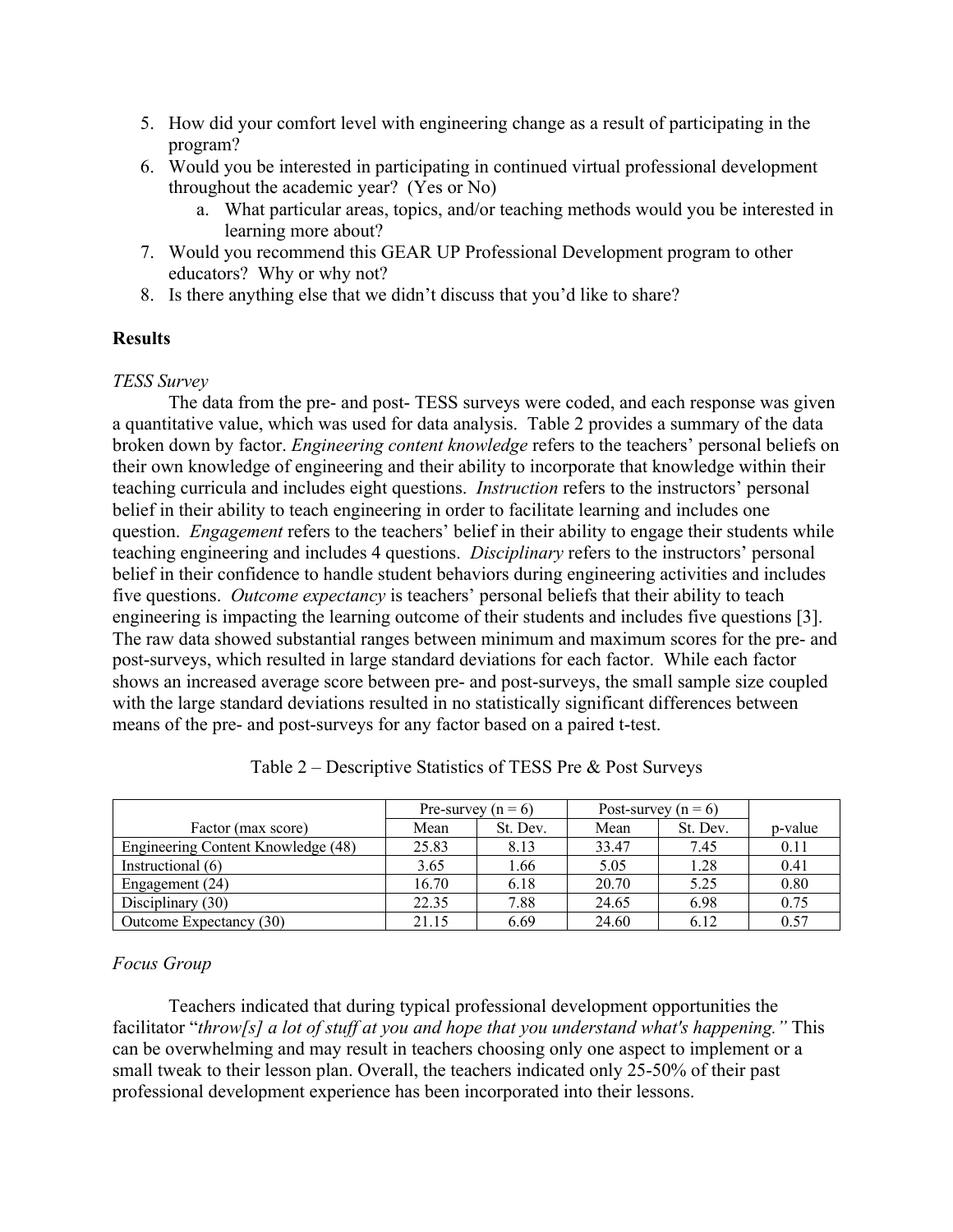This lack of implementation was attributed to time. Before using a new lesson in the classroom, teachers work through the assignment themselves to identify "*where the potential sticking points"* are and then revise the lesson accordingly. In addition to the time required to prepare a new lesson, curriculum pacing was cited as the main constraint. K-12 teachers do not have the flexibility and autonomy over their courses that educators in higher education have. The teachers shared frustration over trying to balance activities to help students better understand course content with being accountable to administrators if they fall behind mandated pacing.

Despite the limitations in implementation, the teachers still found the professional development program worthwhile. They reported increased comfort with engineering concepts as portrayed in the following participant quote:

*"I think it's not as intimidating as I might've thought before. What we don't know, I think intimidates us, and we research and we study more. Helps us to be more at ease with. So, I really enjoyed it."*

In addition to their own increased understanding, the teachers anticipate a similar impact on their students once they implement the activities in their own classes. Not only are the activities viewed as more motivating for students, but also provide relevance of the content to daily life. As one teacher stated:

*"And I always tell my students, 'Math is everywhere. It's being used.' Because, they're always telling me, 'When am I going to use this?' And maybe it'll give them an opportunity to actually see how the math can be used and have confidence that they know how to do the math because they do. They do know how to do the math, they just don't think they know how."*

#### **Lessons Learned and Future Work**

The COVID-19 pandemic created many challenges for the educational system, one of which included the inability to meet in person. Although proven to be more effective, in-person training and learning sessions were not an option, thus the need to improvise and create online workshops became necessary. The virtual Introduction to Engineering Workshop was able to highlight many important positives and negatives about engineering outreach programs. Teacher self-efficacy appeared to improve over a short program and teacher responses to the focus group echoed many concerns and frustrations heard many times over. The workshop fulfilled a shortterm need in an extraordinary time, and while the workshop showed promise for improving teachers' engineering self-efficacy, such formats will likely never take the place of in-person workshops. There is simply no substitute for in-person interactions and the energy associated with cooperative learning environments. However, there may be benefits to mixed approaches or asynchronous formats that utilize the technologies so many learned to use during the past year. First, the virtual format could be used for follow-up meetings and short refresher sessions to efficiently help teachers problem shoot issues that arose during implementation. Second, asynchronous formats similar to those used in this workshop could also provide opportunities for teachers unable to attend formal professional development opportunities to progress at their own pace based on their needs. The authors plan to incorporate virtual aspects in future workshops and will continue to study the effect of such offerings on teachers' engineering self-efficacy.